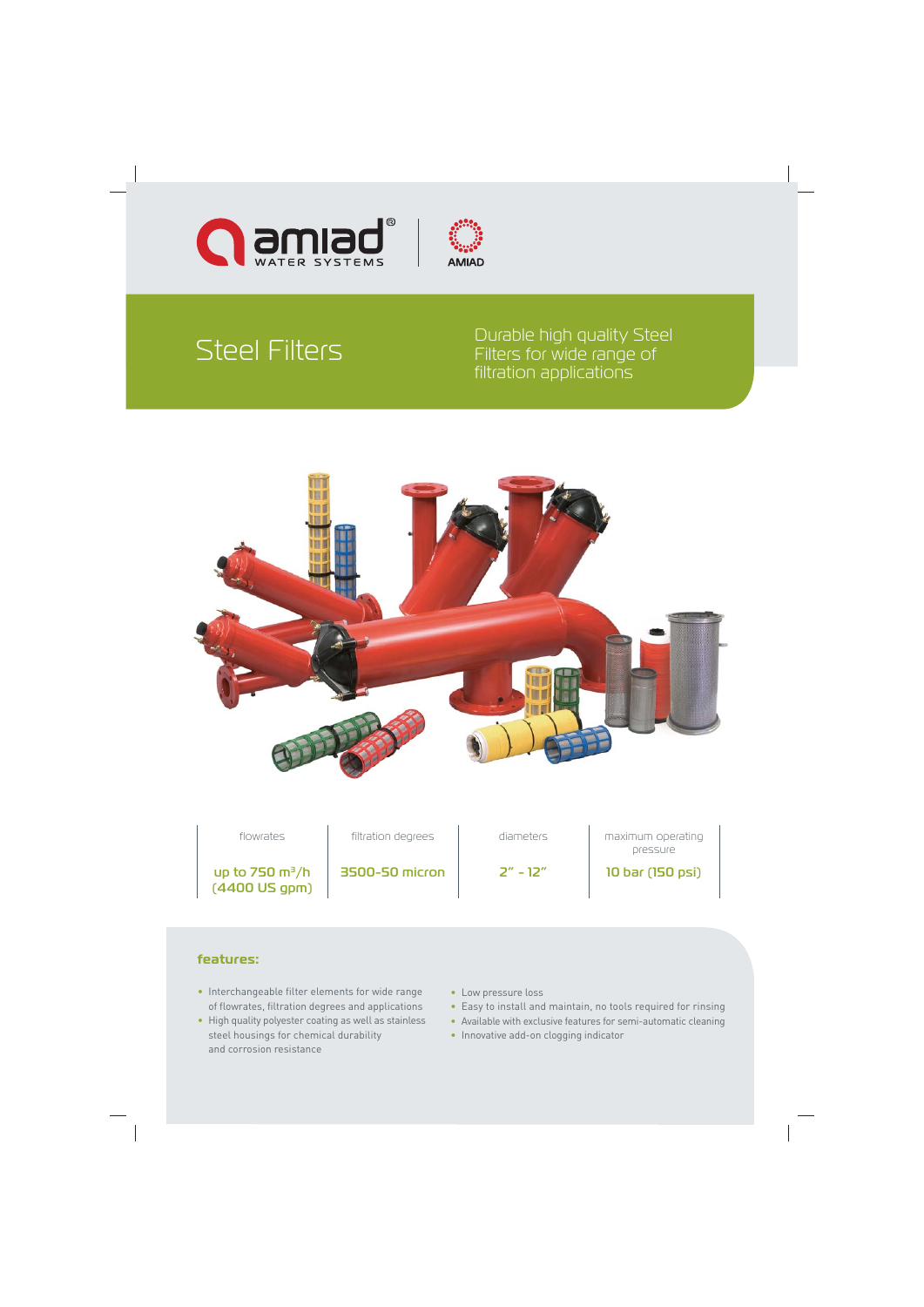### **Amiad Steel Filters**

### **General**

With their various filter elements, Amiad's all purpose steel filters are made for wide range of filtering applications and filtration degrees and are easy to install and maintain. They are made of carbon steel with high quality polyester coating. Stainless steel housings are also available.

Amiad steel filters need no tools for dismantling or extracting the filter element from the filter housing for rinsing. Visual monitoring the status of the filter element without disrupting the water flow is easily done with Amiad's innovative clogging indicator connected to the filter's pressure check points.

Amiad steel filters can be upgraded to semi-automatic operation by adding one of Amiad's exclusive, Brushaway or Scanaway assemblies.

### **Filter Elements**

Amiad supplies various filter elements for its steel filters in order to cover a wide range of flowrates, multiple filtration degrees and applications.

### **Stainless steel Screen elements:** (1)

These screen elements are constructed of molded plastic ribs that support a stainless steel weave-wire screen for filtration degrees of 50 to 800 micron.

### **Perforated stainless steel elements:** (2)

Suitable for coarse filtration (straining) between 800 and 3,500 micron. The direction of flow in these screen elements is from the inside out along the element, therefore the suspended solids accumulate on the inside surface of the screen while the O-rings incorporated into the cylinder ends provide perfect sealing of the element inside the filter housing.

### **This arrangement allows for:**

- Easy removal of the screen element from the filter housing for rinsing
- The accumulation of inorganic suspended solids at the end of the element to be easily removed by means of a flush valve
- Effective separation of inorganic particles
- Very low pressure loss

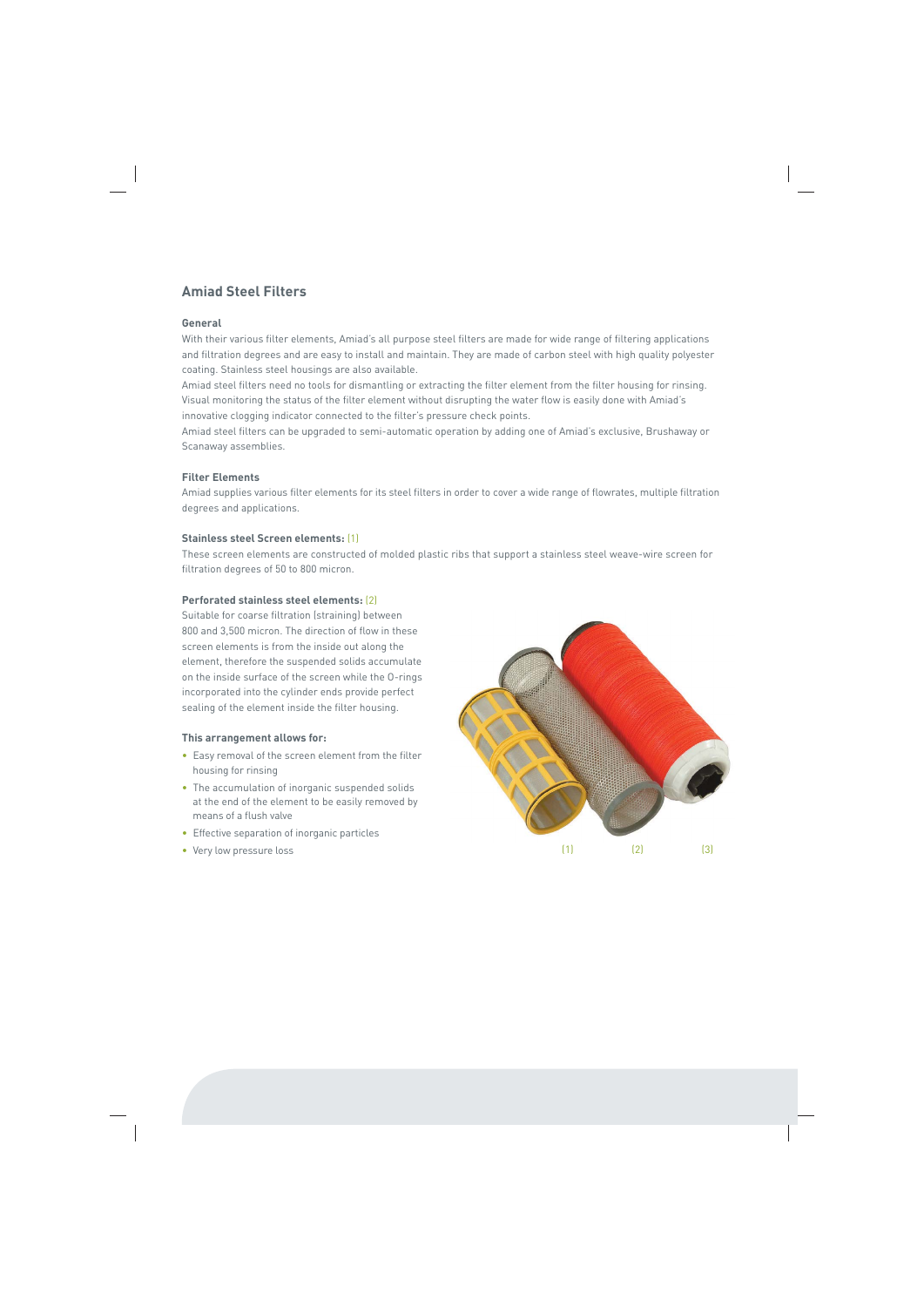#### **Disc Elements:** (3)

The disc elements are designed to provide high retention of organic substances and are constructed from plastic discs that are stacked onto a telescopic core. The discs are grooved on both sides with the grooves intersecting to form the filtration element when compressed. The direction of flow in these elements is from the outside - in along the element, therefore the effective filtration area is comprised of both the outside surface and the channels formed by the intersected grooves. Suspended organic particles adhere to the grooved surface adding depth to the filtration process.

Cleaning the disc element is made simple by the unique design of the telescopic core which allows the discs to separate during the cleaning process while maintaining a perfect seal without removing the element from the filter housing.

#### **Filtration Degrees Available**

The following table lists the various filter elements of Amiad's Steel Filter line and the optional filtration degrees for each filter element. For ease of operation and maintenance the various filtration degrees are color coded. Please consult your dealer for the most suitable filter element for your application's requirements.

| <b>Color</b>  | <b>Orange</b>    | <b>Black</b>     | Yellow                | <b>Red</b>                 | <b>Purple</b> | White            | <b>Brown</b> | <b>Blue</b> | Green | Gray |      |      |      |
|---------------|------------------|------------------|-----------------------|----------------------------|---------------|------------------|--------------|-------------|-------|------|------|------|------|
|               |                  |                  |                       |                            |               |                  |              |             |       |      |      |      |      |
| Micron        | 50               | 80               | 100                   | 130                        | 180           | 200              | 250          | 300         | 500   | 800  | 1500 | 2500 | 3500 |
| Mesh          | 300              | 200              | 155                   | 120                        | 80            | 75               | 60           | 50          | 30    | 20   | 10   | 6    | 4    |
| 2", 3", 4"    | $\blacktriangle$ | $\blacktriangle$ | $\triangle$ $\bullet$ | $\blacktriangle$ $\bullet$ | $\bullet$     | $\blacktriangle$ | $\bullet$    | ▲           | ▲     |      | ★    | ▼    | ★    |
| $4''$ S - 12" | ▲                |                  | ▲                     | ▲                          |               | ▲                |              | ▲           | ▲     |      |      |      | ★    |

▲ Weave Wire Screen ● Disc Element ★ Perforated Screen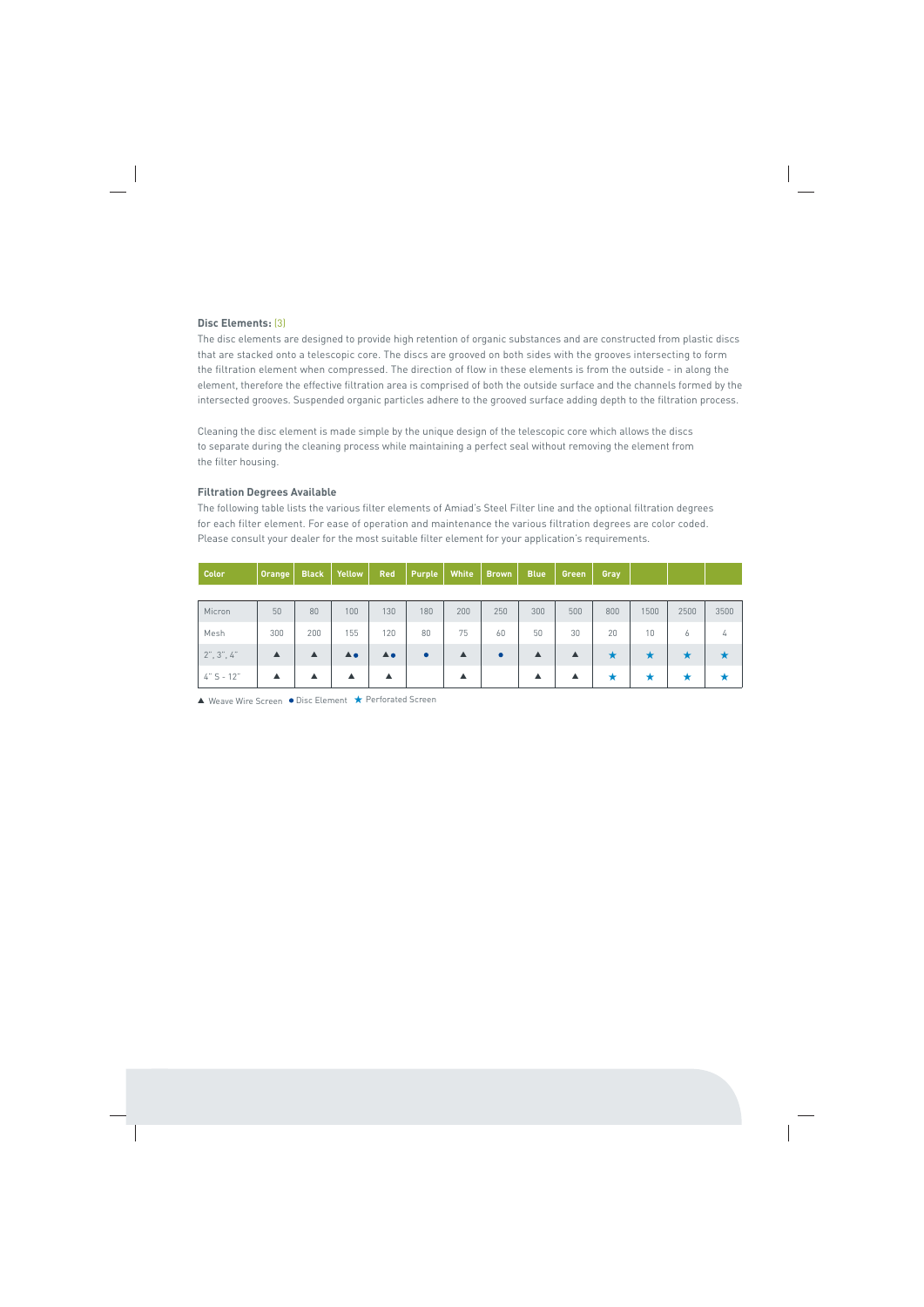### **2" In-Line**



### **3" In-Line**



\*Approx. length required for maintenance **Dim: mm (inch)**

### **Technical Specifications**

| <b>Filter Type</b>                           | 2" In-Line                                                                | 3" In-Line                                                      |  |
|----------------------------------------------|---------------------------------------------------------------------------|-----------------------------------------------------------------|--|
|                                              |                                                                           |                                                                 |  |
| <b>General Data</b>                          |                                                                           |                                                                 |  |
| Maximum flowrate*                            | $25 \text{ m}^3/h$<br>(110 US qpm)                                        | $50 \text{ m}^3/h$<br>[220 US qpm]                              |  |
| Inlet/outlet diameter<br>flanges and threads | 2"<br>$[50$ mm $]$                                                        | 3"<br>$[80$ mm $]$                                              |  |
| Standard filtration degrees                  | 3500, 2500, 1500, 800, 500, 300, 250, 200, 130, 100, 80, 50 micron        |                                                                 |  |
| Max. working pressure                        | 10 bar (150 psi)                                                          |                                                                 |  |
| Max. working temperature                     | 60°C [140°F]                                                              |                                                                 |  |
| Weight [empty] threads                       | Screen = $7.3$ kg $(16 \text{ lb})$<br>Discs = $8.1 \text{ kg}$ (17.8 lb) | Screen = 13.6 kg (30 lb)<br>Discs = $15.2$ kg $(33.5$ lb)       |  |
| Weight [empty] flanges                       | Screen = $10.5$ kg $(23$ lb)<br>Discs = $11.3$ kg $(25 lb)$               | Screen = $16.6$ kg $(36.6$ lb)<br>Discs = $18.2$ kg $(40.1$ lb) |  |

\* Consult Amiad for optimum flow depending on filtration degree & water quality.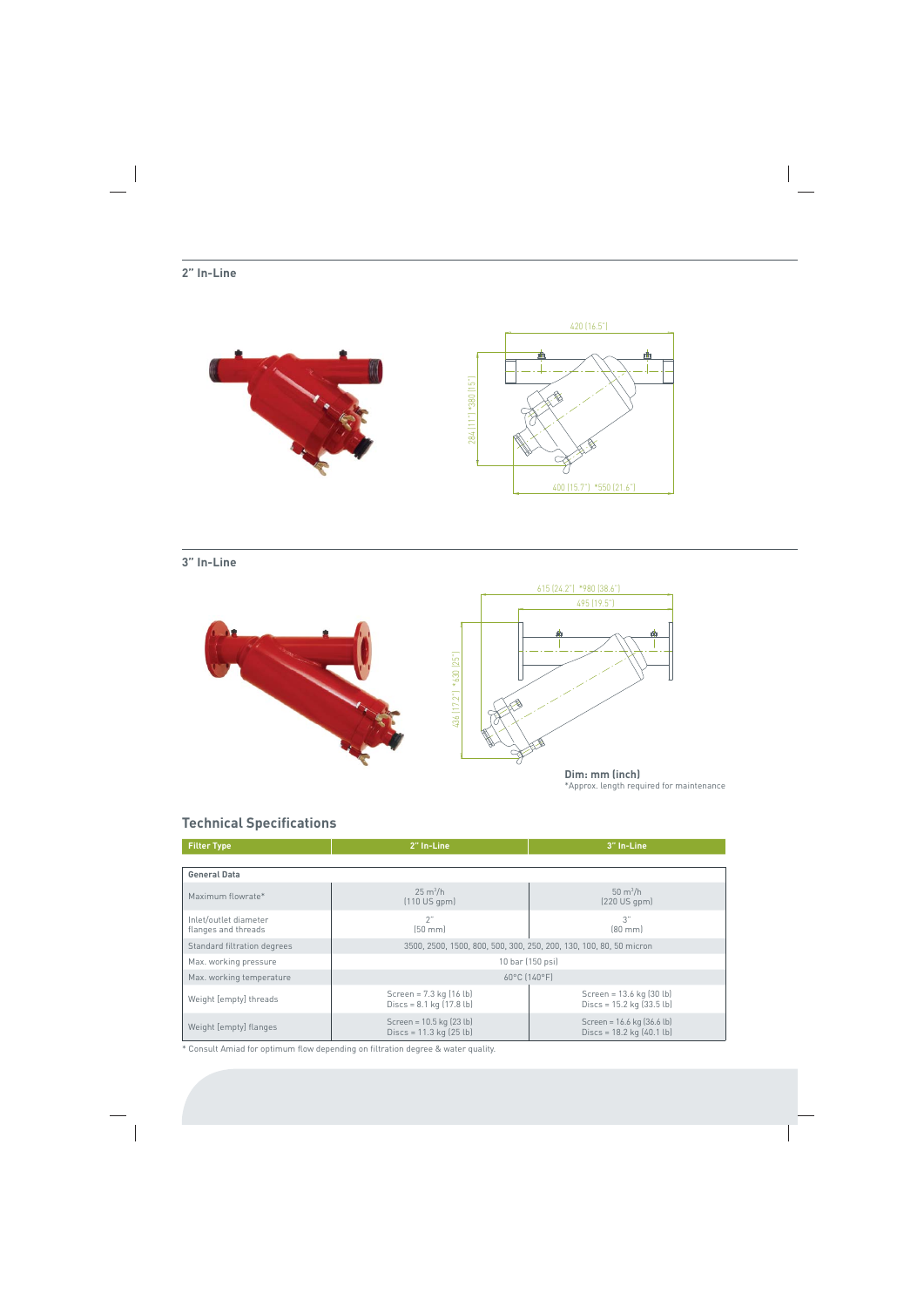#### **Pressure Loss Graph in clean water**









**Dim: mm (inch)**

### **Engineering Data**

| <b>Filter Type</b>             | 2" In-Line                                                                                                                                                           | 3" In-Line                                                                                                                                                                |  |  |
|--------------------------------|----------------------------------------------------------------------------------------------------------------------------------------------------------------------|---------------------------------------------------------------------------------------------------------------------------------------------------------------------------|--|--|
|                                |                                                                                                                                                                      |                                                                                                                                                                           |  |  |
| <b>Filter Element Data</b>     |                                                                                                                                                                      |                                                                                                                                                                           |  |  |
| Filter area                    | Weave Wire = $465 \text{ cm}^2$ (72 in <sup>2</sup> )<br>Screen = $700 \text{ cm}^2$ (108.5 in <sup>2</sup> )<br>Discs = $790 \text{ cm}^2$ (122.4 in <sup>2</sup> ) | Weave Wire = $930 \text{ cm}^2$ (144.1 in <sup>2</sup> )<br>Screen = $1430 \text{ cm}^2$ (221.6 in <sup>2</sup> )<br>Discs = $1700 \text{ cm}^2$ (263.5 in <sup>2</sup> ) |  |  |
| Filter element types           | Weave Wire Screen, Disc Element, Perforated Screen                                                                                                                   |                                                                                                                                                                           |  |  |
|                                |                                                                                                                                                                      |                                                                                                                                                                           |  |  |
| <b>Construction Materials*</b> |                                                                                                                                                                      |                                                                                                                                                                           |  |  |
| Filter housing                 | Phosphate pre-treated steel 37-2 with Polyester coating                                                                                                              |                                                                                                                                                                           |  |  |
| Filter lid                     | Phosphate pre-treated steel 37-2 with Polyester coating                                                                                                              |                                                                                                                                                                           |  |  |
| Seals                          | Nitril Rubber                                                                                                                                                        |                                                                                                                                                                           |  |  |
| Weave wire screen              | Polypropylene + Glass fibers, St. St., Nitril rubber                                                                                                                 |                                                                                                                                                                           |  |  |
| Disc element                   | Polyethylene, Nitril rubber                                                                                                                                          |                                                                                                                                                                           |  |  |
| Perforated screen              | St. St. 316                                                                                                                                                          |                                                                                                                                                                           |  |  |

\* Amiad offers a variety of construction materials. Consult us for specifications.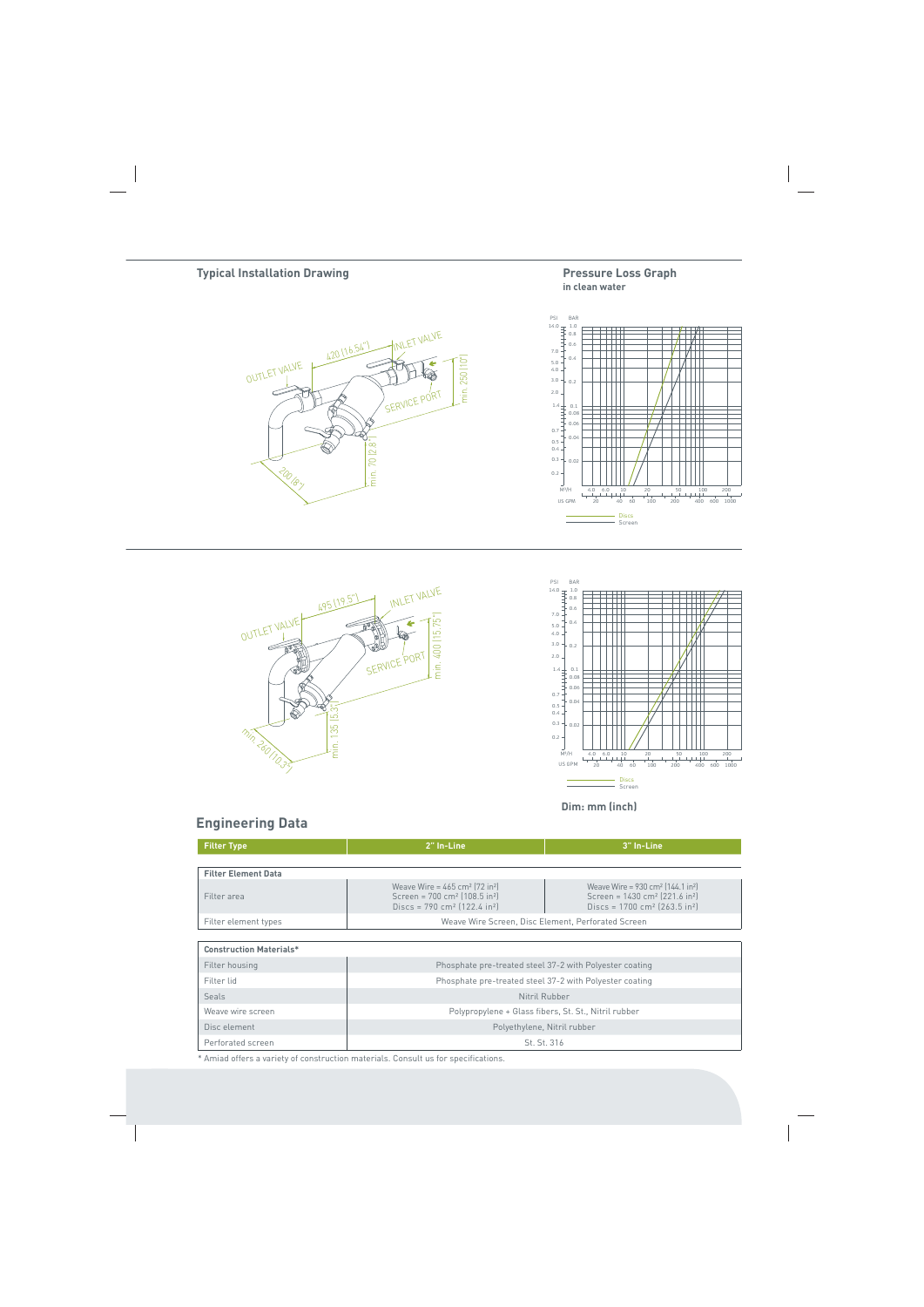### **4" C In-Line**



**4" Super In-Line / 6" Compact**



\*Approx. length required for maintenance

## **Technical Specifications**

| <b>Filter Type</b>          | 4" C In-Line                                                                          | 4" Super In-Line                      | <b>6</b> " Compact                       |  |
|-----------------------------|---------------------------------------------------------------------------------------|---------------------------------------|------------------------------------------|--|
|                             |                                                                                       |                                       |                                          |  |
| <b>General Data</b>         |                                                                                       |                                       |                                          |  |
| Maximum flowrate*           | $80 \text{ m}^3/h$<br>$(352 \cup S qpm)$                                              | $100 \text{ m}^3/h$<br>$(352 US qpm)$ | $160 \text{ m}^3/h$<br>$[704$ US gpm $]$ |  |
| Inlet/Outlet diameter       | 4"<br>$(100 \text{ mm})$                                                              | 4"<br>$[100$ mm $]$                   | 6"<br>$[150$ mm $]$                      |  |
| Standard filtration degrees | 3500, 2500, 1500, 800, 500, 300, 200, 130, 100, 80 micron                             |                                       |                                          |  |
| Max. working pressure       | 10 bar (150 psi)                                                                      |                                       |                                          |  |
| Max. working temperature    | 60°C [140°F]                                                                          |                                       |                                          |  |
| Weight [empty] threads      | N/A                                                                                   |                                       |                                          |  |
| Weight [empty] flanges      | Screen = $27.5$ kg $(60.6 \text{ lb})$<br>Discs = $30 \text{ kg}$ $(66.1 \text{ lb})$ | 38 kg (83.7 lb)                       | 43 kg (94.7 lb)                          |  |

\* Consult Amiad for optimum flow depending on filtration degree & water quality.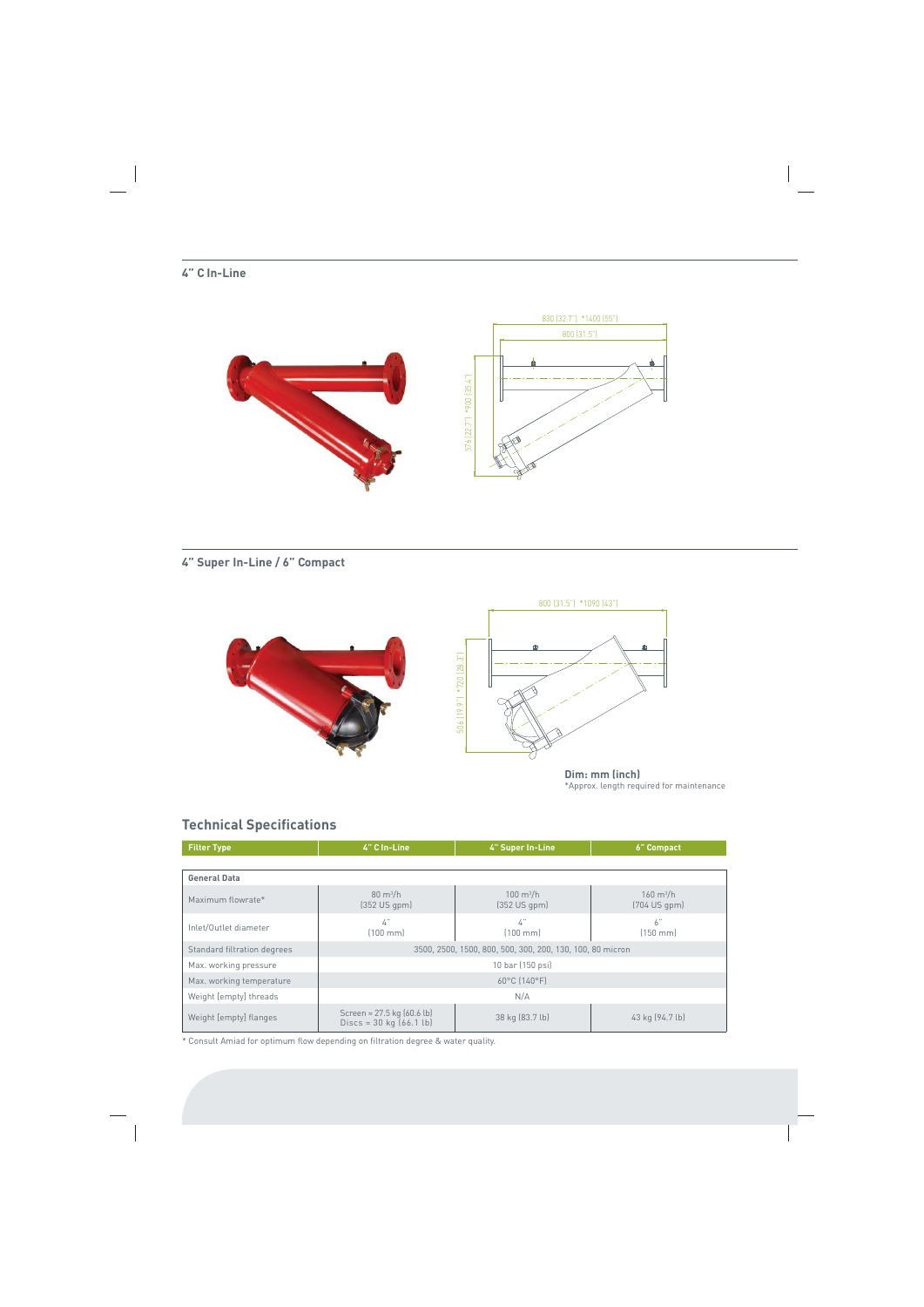#### **Pressure Loss Graph in clean water**









**Dim: mm (inch)**

### **Engineering Data**

| <b>Filter Type</b>             | 4" C In-Line                                                                                                                                                                | 4" Super In-Line                                        | <b>6</b> " Compact                            |  |
|--------------------------------|-----------------------------------------------------------------------------------------------------------------------------------------------------------------------------|---------------------------------------------------------|-----------------------------------------------|--|
|                                |                                                                                                                                                                             |                                                         |                                               |  |
| <b>Screen Data</b>             |                                                                                                                                                                             |                                                         |                                               |  |
| Filter area                    | Weave Wire = $1392 \text{ cm}^2$ (216 in <sup>2</sup> )<br>Screen = $2175$ cm <sup>2</sup> $(337.1$ in <sup>2</sup> )<br>Discs = $2600 \text{ cm}^2$ (403 in <sup>2</sup> ) | 2740 cm <sup>2</sup> (424.7 in <sup>2</sup> )           | 2740 cm <sup>2</sup> (424.7 in <sup>2</sup> ) |  |
| Screen types                   | Weave Wire Screen, Perforated Screen                                                                                                                                        |                                                         |                                               |  |
|                                |                                                                                                                                                                             |                                                         |                                               |  |
| <b>Construction Materials*</b> |                                                                                                                                                                             |                                                         |                                               |  |
| Filter housing                 |                                                                                                                                                                             | Phosphate pre-treated steel 37-2 with Polyester coating |                                               |  |
| Filter lid                     | <b>SMC Polyester</b>                                                                                                                                                        |                                                         |                                               |  |
| Seals                          | Nitril Rubber                                                                                                                                                               |                                                         |                                               |  |
| Weave wire screen              |                                                                                                                                                                             | St. St. 316 with Nitril rubber seals                    |                                               |  |
|                                |                                                                                                                                                                             |                                                         |                                               |  |

Perforated screen St. St. 316 with Nitril rubber seals

\* Amiad offers a variety of construction materials. Consult us for specifications.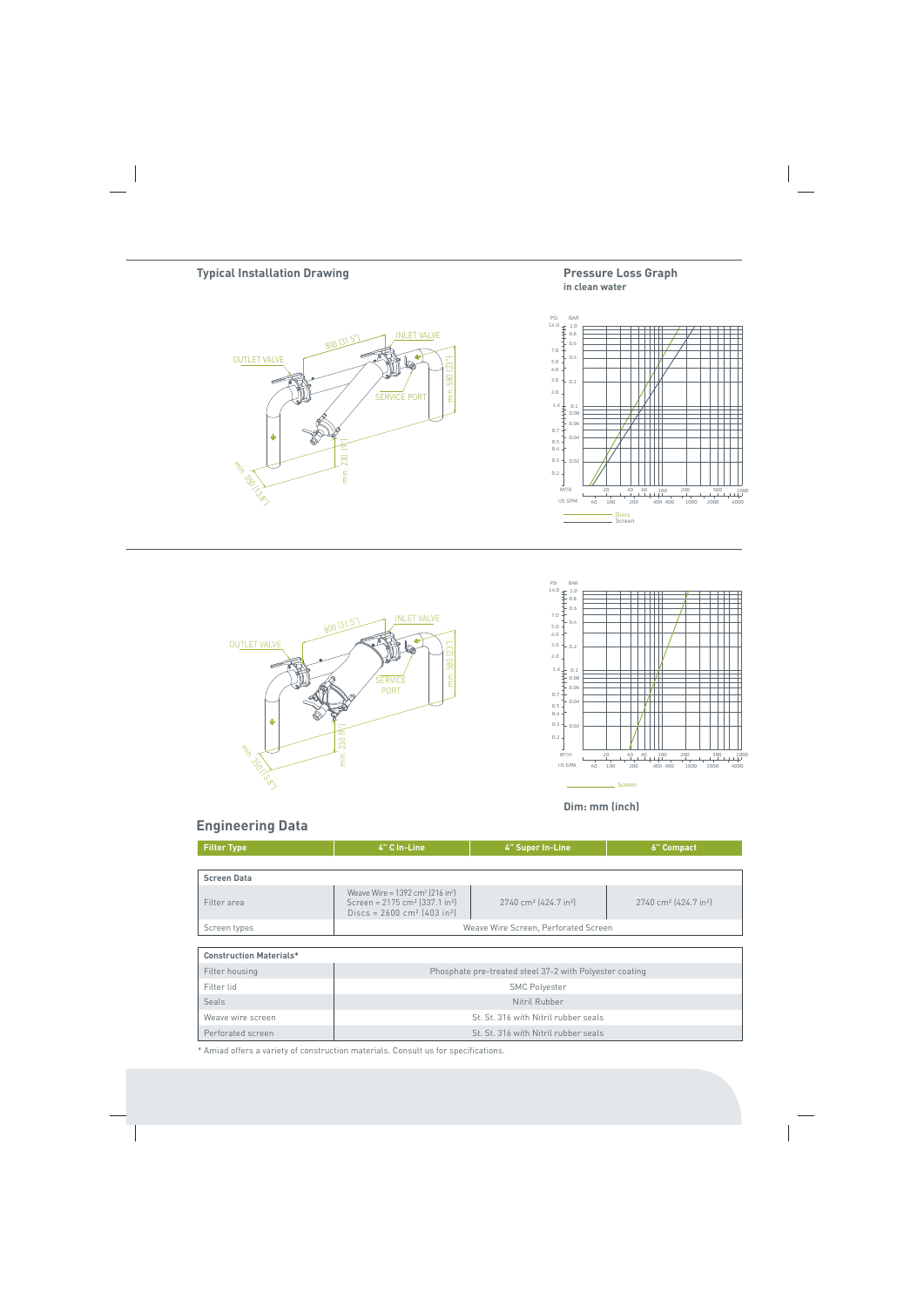### **6" Super In-Line / 8" In-Line**





**6" Super Modular / 8" Modular**



\*Approx. length required for maintenance

### **Technical Specifications**

| <b>Filter Type</b>          | 6" Super In-Line/Modular                                  | 8" In-Line/Modular                               |  |
|-----------------------------|-----------------------------------------------------------|--------------------------------------------------|--|
|                             |                                                           |                                                  |  |
| <b>General Data</b>         |                                                           |                                                  |  |
| Maximum flowrate*           | $160 \text{ m}^3/h$<br>$(704$ US gpm $)$                  | $300 \text{ m}^3/\text{h}$<br>$(1320$ US qpm $)$ |  |
| Inlet/Outlet diameter       | 6"<br>$[150$ mm $]$                                       | 8"<br>$(200 \text{ mm})$                         |  |
| Standard filtration degrees | 3500, 2500, 1500, 800, 500, 300, 200, 130, 100, 80 micron |                                                  |  |
| Max. working pressure       | 10 bar (150 psi)                                          |                                                  |  |
| Max. working temperature    | 60°C (140°F)                                              |                                                  |  |
| Weight [empty]              | 56 kg<br>(123.4 lb)                                       | $65$ kg<br>(143.2 lb)                            |  |

\* Consult Amiad for optimum flow depending on filtration degree & water quality.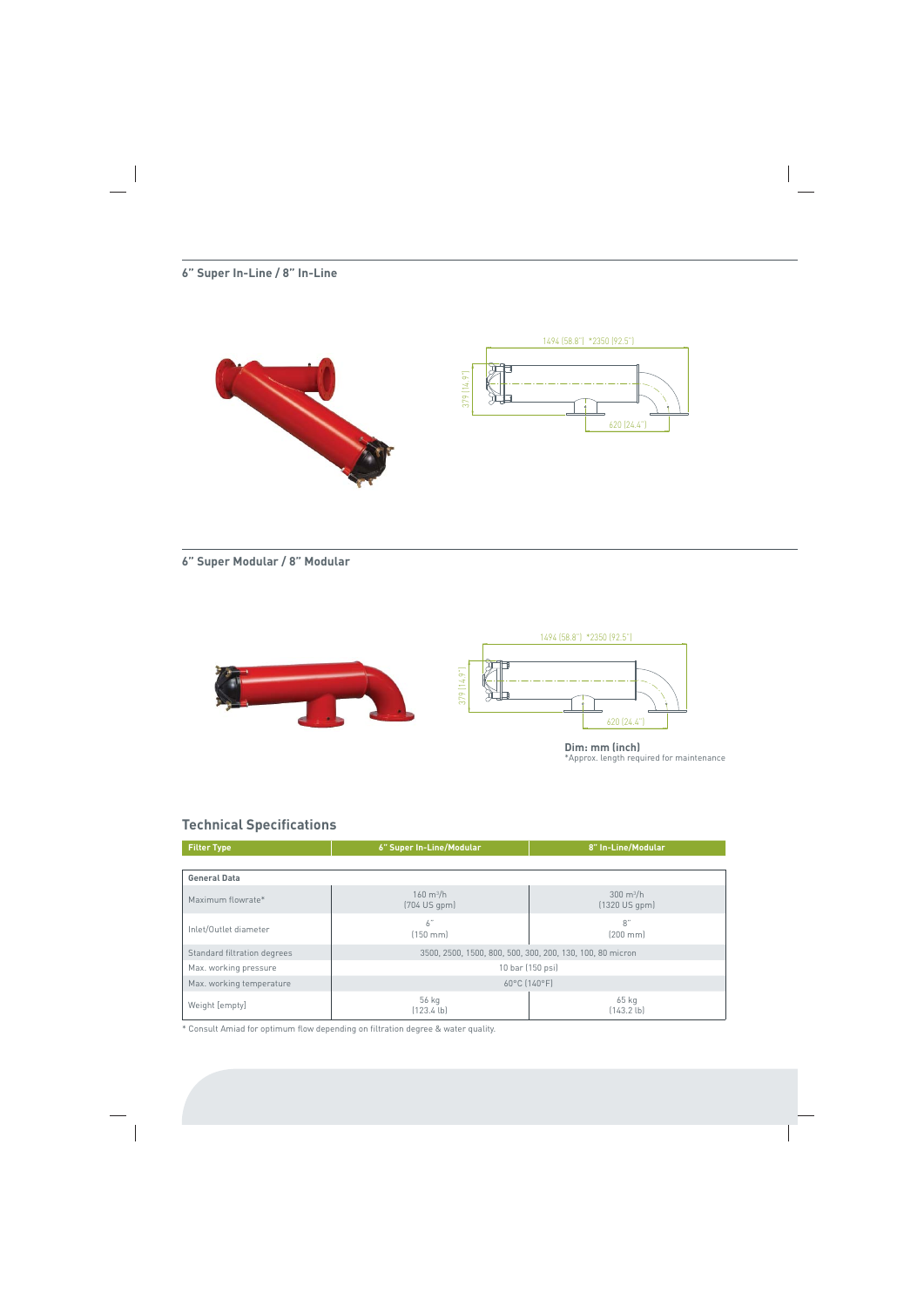









**Dim: mm (inch)**

### **Engineering Data**

| <b>Filter Type</b>                                                        | 6" Super In-Line/Modular                      | 8" In-Line/Modular                            |  |
|---------------------------------------------------------------------------|-----------------------------------------------|-----------------------------------------------|--|
|                                                                           |                                               |                                               |  |
| <b>Screen Data</b>                                                        |                                               |                                               |  |
| Filter area                                                               | 5720 cm <sup>2</sup> (886.6 in <sup>2</sup> ) | 5720 cm <sup>2</sup> [886.6 in <sup>2</sup> ] |  |
| Screen types                                                              | Weave Wire Screen, Perforated Screen          |                                               |  |
|                                                                           |                                               |                                               |  |
| <b>Construction Materials*</b>                                            |                                               |                                               |  |
| Phosphate pre-treated steel 37-2 with Polyester coating<br>Filter housing |                                               |                                               |  |

| Filter housing    | Phosphate pre-treated steel 37-2 with Polyester coating |
|-------------------|---------------------------------------------------------|
| Filter lid        | <b>SMC Polyester</b>                                    |
| Seals             | Nitril Rubber                                           |
| Weave wire screen | St. St. 316 with Nitril rubber seals                    |
| Perforated screen | St. St. 316 with Nitril rubber seals                    |

\* Amiad offers a variety of construction materials. Consult us for specifications.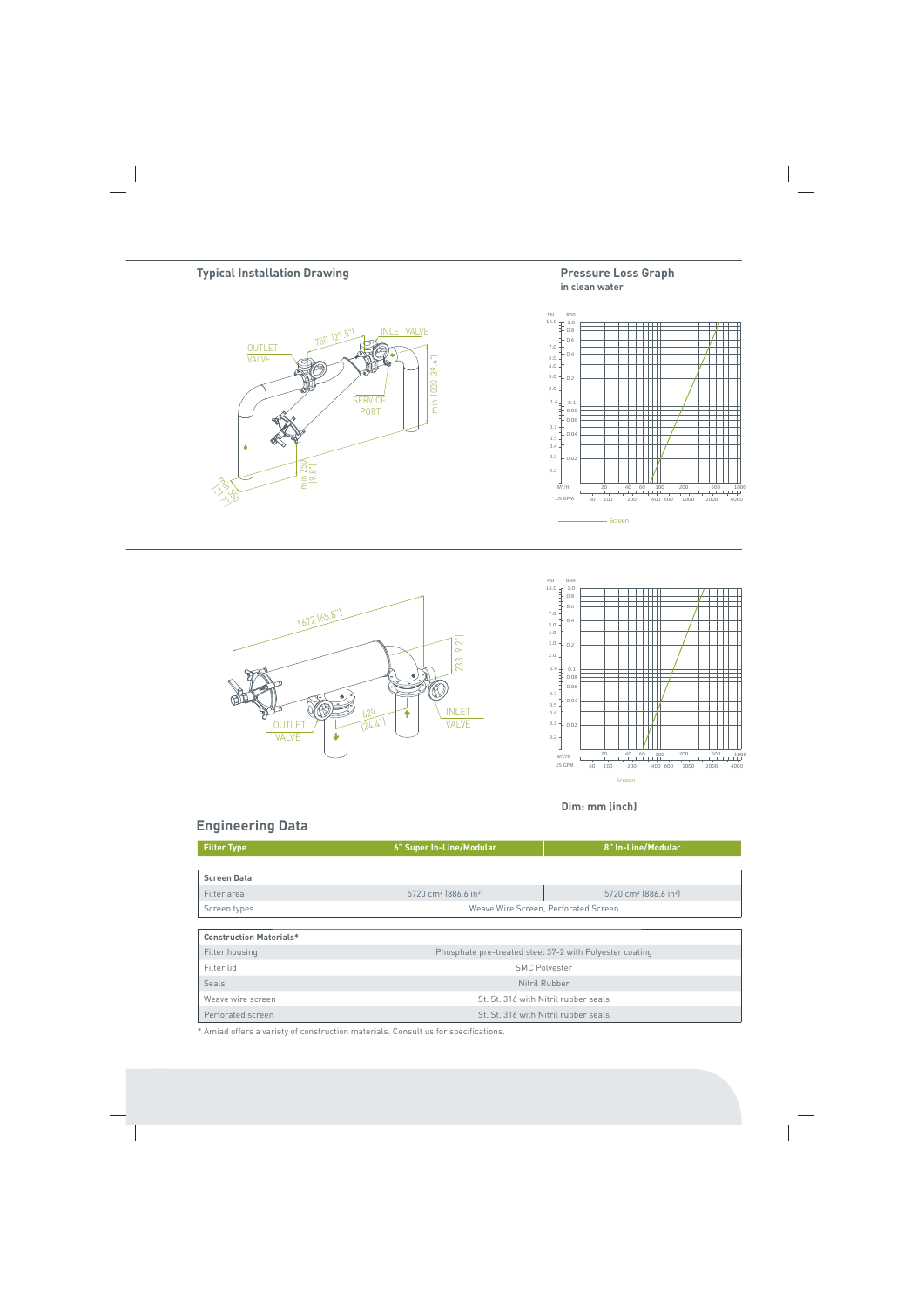### **12" In-Line (2x8"Modular)**





### **12" In-Line (3x8"Modular)**





 **Dim: mm (inch)**

## **Technical Specifications**

| <b>Filter Type</b>                           | 12" In-Line<br>(2x8" Modular)                             | 12" In-Line<br>(3x8" Modular)                   |  |
|----------------------------------------------|-----------------------------------------------------------|-------------------------------------------------|--|
|                                              |                                                           |                                                 |  |
| <b>General Data</b>                          |                                                           |                                                 |  |
| Maximum flow rate*                           | $500 \text{ m}^3/\text{h}$<br>$(2200 \text{ US qpm})$     | $750 \text{ m}^3/\text{h}$<br>$(3300$ US $qpm)$ |  |
| Inlet/outlet diameter<br>flanges and threads | 12"<br>$[300$ mm $]$                                      | 12"<br>$[300$ mm $]$                            |  |
| Standard filtration degrees                  | 3500, 2500, 1500, 800, 500, 300, 200, 130, 100, 50 micron |                                                 |  |
| Max. working pressure                        | 10 bar (150 psi)                                          |                                                 |  |
| Max. working                                 | 60°C [140°F]                                              |                                                 |  |
| Weight [empty]                               | 280 kg (617 lb)<br>350 kg (772 lb)                        |                                                 |  |

\* Consult Amiad for optimum flow depending on filtration degree & water quality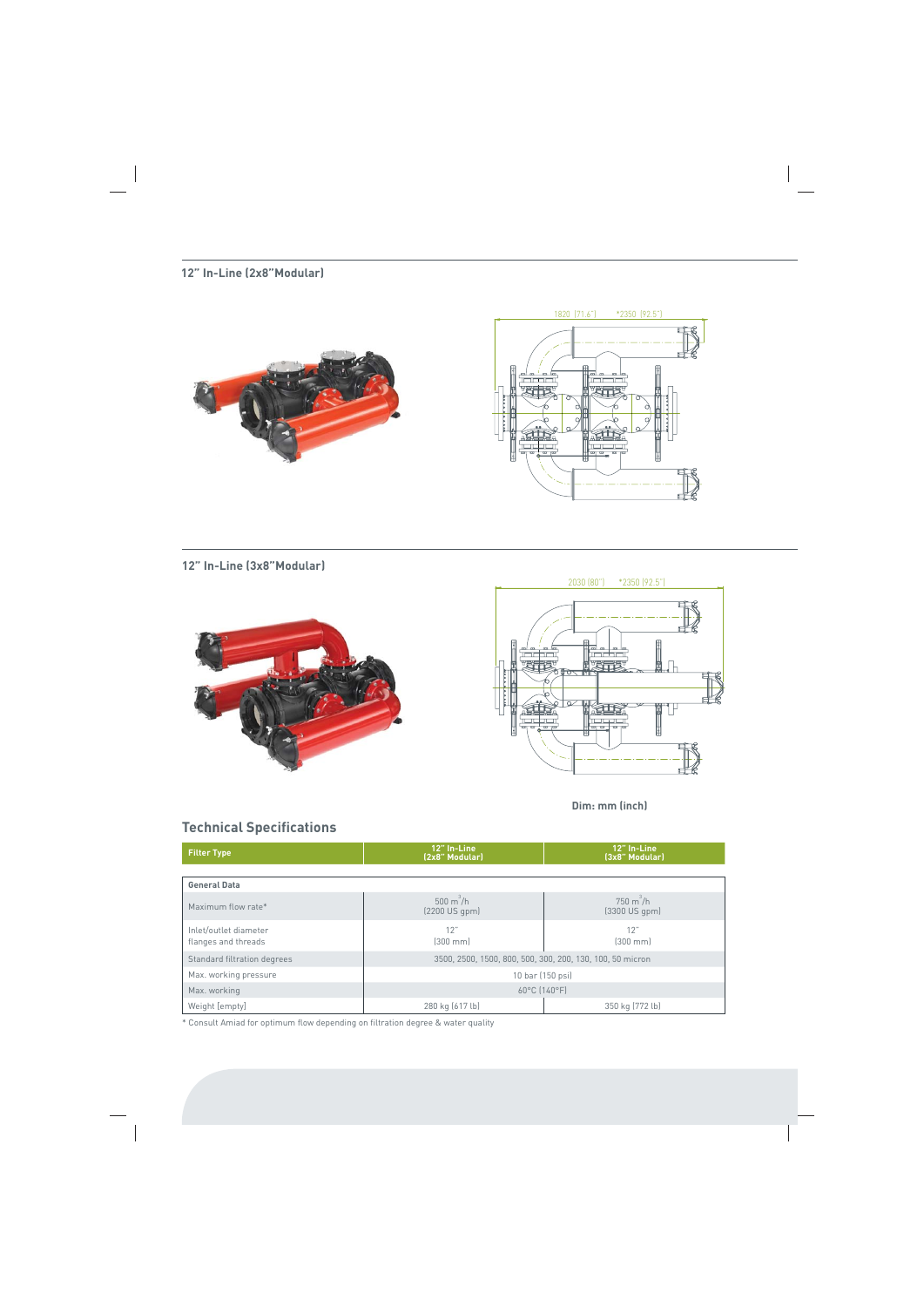### **Pressure Loss Graph in clean water**









**Dim: mm (inch)**

### **Engineering Data**

| <b>Filter Type</b>             | 12" In-Line<br>(2x8" Modular)                  | 12" In-Line<br>(3x8" Modular)                  |  |  |
|--------------------------------|------------------------------------------------|------------------------------------------------|--|--|
| <b>Screen Data</b>             |                                                |                                                |  |  |
| Filter area                    | 11,440 cm <sup>2</sup> (1773 in <sup>2</sup> ) | 17,160 cm <sup>2</sup> (2660 in <sup>2</sup> ) |  |  |
| Screen types                   |                                                | Weave Wire Screen, Perforated Screen           |  |  |
|                                |                                                |                                                |  |  |
| <b>Construction Materials*</b> |                                                |                                                |  |  |
| <b>Filter Housing</b>          |                                                | Phosphate pre-treated                          |  |  |
| Filter Lid                     | <b>SMC Polyester</b>                           |                                                |  |  |
| Seals                          | Nitril Rubber                                  |                                                |  |  |
| Weave Wire Screen              | St. St. 316 with Nitril rubber seals           |                                                |  |  |
| <b>Perforated Screen</b>       | St. St. 316 with Nitril                        |                                                |  |  |
| Manifold                       | St. St. 316 with Nitril                        |                                                |  |  |

\* Amiad offers a variety of construction materials. Consult us for specifications